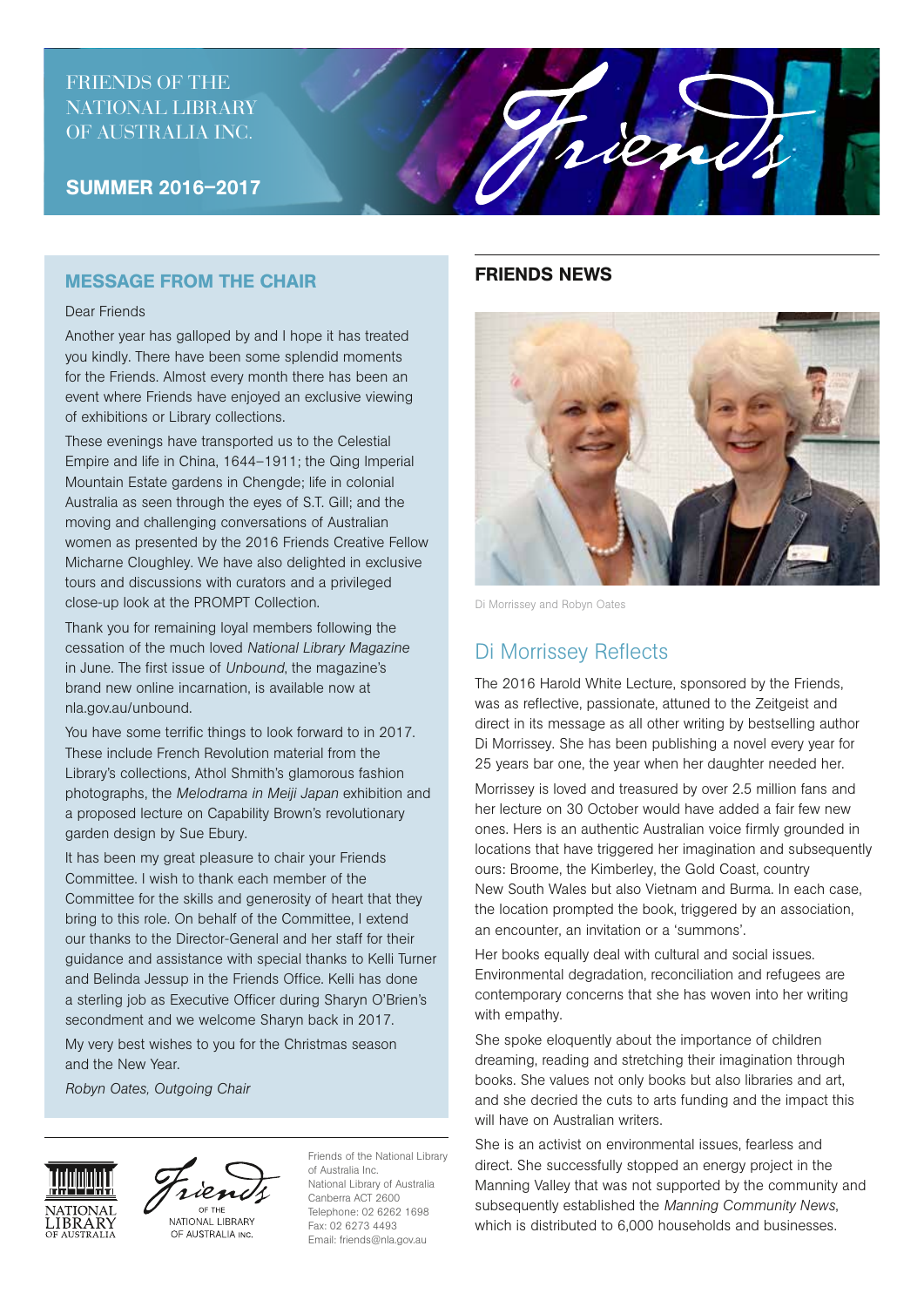Starting as a cadet with *The Australian Women's Weekly*, Morrissey achieved success as a journalist, before moving into TV presenting and acting, both in Hawaii and Australia. She then became a fulltime writer, living a spartan life for nine years in Byron Bay, sustained by the fresh produce given to her by her generous landlord. She would go on to co-found the Byron Bay Writers Festival, which gives a voice to Australian authors.

Yet her erstwhile journalist colleagues and the Australian literary establishment have belittled her, criticising her for her prolific output and dismissing her as a writer of romantic fiction without actually reading her novels.

She deserves far better, and the audience at the Library appreciated her candour, grace and aplomb. They bought her new book, *A Distant Journey*, set in the Riverina, and queued up to get Morrissey to sign it.

#### *Ingrid Moses*

A recording of this lecture can be accessed on the National Library's website at nla.gov.au/news/audio.



Library cataloguer Badra Karunarathna processes a new edeposit book

# Legal Deposit for the Digital Age

Changes to the legal deposit provisions of the Copyright Act, introduced earlier this year, have significantly enhanced the National Library's ability to collect and preserve Australia's digital publishing. For the first time in its history, the Library has the right to request the deposit of digital publications, whether published offline or online.

The federal legal deposit scheme, which was introduced in 1912, is the chief mechanism by which the Library can build its Australian collections. For nearly a century, it served the country well in ensuring that Australia's print publications were collected, preserved and made accessible for future generations of Australians. However, with the advent of electronic-format publishing in the 1980s and online publishing in the 1990s, an increasing proportion of Australia's publishing record was not subject to the legal deposit scheme. Instead, the Library relied on voluntary deposit schemes to collect physical-format electronic publications, such as CDs, DVDs and online material. These schemes were generally resource-intensive and resulted in patchy holdings.

This changed on 17 February 2016 when the new legal deposit provisions came into force. These provisions require publishers of offline publications, such as books in print or

on CD, to deposit their publications within one month of publication, and publishers of online publications, such as websites, to deposit their publications within one month of receiving a request from the Library.

On the same day that the new provisions came into force, the Library released its new edeposit service (nla.gov.au/edeposit). This service allows Australian publishers and creators wherever they are to deposit Australian digital publications (books, serials, maps and music scores) in a simple online transaction. The web application captures basic metadata submitted by the publisher, as well as the access conditions under which the publication is to be made available. As part of the uploading process, the file is also automatically checked to ensure that it is free of viruses and any digital rights technology that would prevent the Library from preserving the file into the future. Once a publication is uploaded to the Library's digital systems, staff receive a notification and complete the cataloguing record so that the publications are easily discoverable in the catalogue and Trove. Feedback from publishers about the edeposit service has been very favourable with a number of publishers commending the simplicity and speed of the process.

The Library has also worked with publishers Penguin Random House and Wiley to develop a batch deposit process that enables major publishing houses to transfer multiple files and metadata directly or via a third party distributor, CoreSource. The batch process was released in late September and we hope to expand the number of publishers using this process over coming months.

Since mid-February, the Library has collected over 2,400 digital publications via the edeposit service, including over 1,400 ebooks, 360 ejournal titles, several electronic maps and more than 120 electronic music scores. It has also completed a harvest of the whole .au domain and selectively archived more than 1,600 Australian titles via web archiving.

Public access to these publications will be provided from late 2016 or early 2017. Commercial publications will only be available onsite in the Library's reading rooms, but many other publications will be available to Australians from their home or office computers or mobile devices via the Library's catalogue and Trove.

*Meredith Batten, Australian Collections Management, NLA* For more information about legal deposit, please see the Library's website at nla.gov.au/legal-deposit.

# *My Strong Female Ego*: A Play by Micharne Cloughley

As the 2016 Friends of the National Library Creative Arts Fellow, I wrote a play, *My Strong Female Ego*, using interviews in the Hazel de Berg collection. Hazel de Berg was a pioneer of oral history, interviewing a wide spectrum of Australians. I constructed my play from her interviews with women who had achieved great things in their different fields. Most of these women also actively worked towards establishing equality for women.

One of the driving forces behind my play was a search for why we have not yet achieved equality. Institutional barriers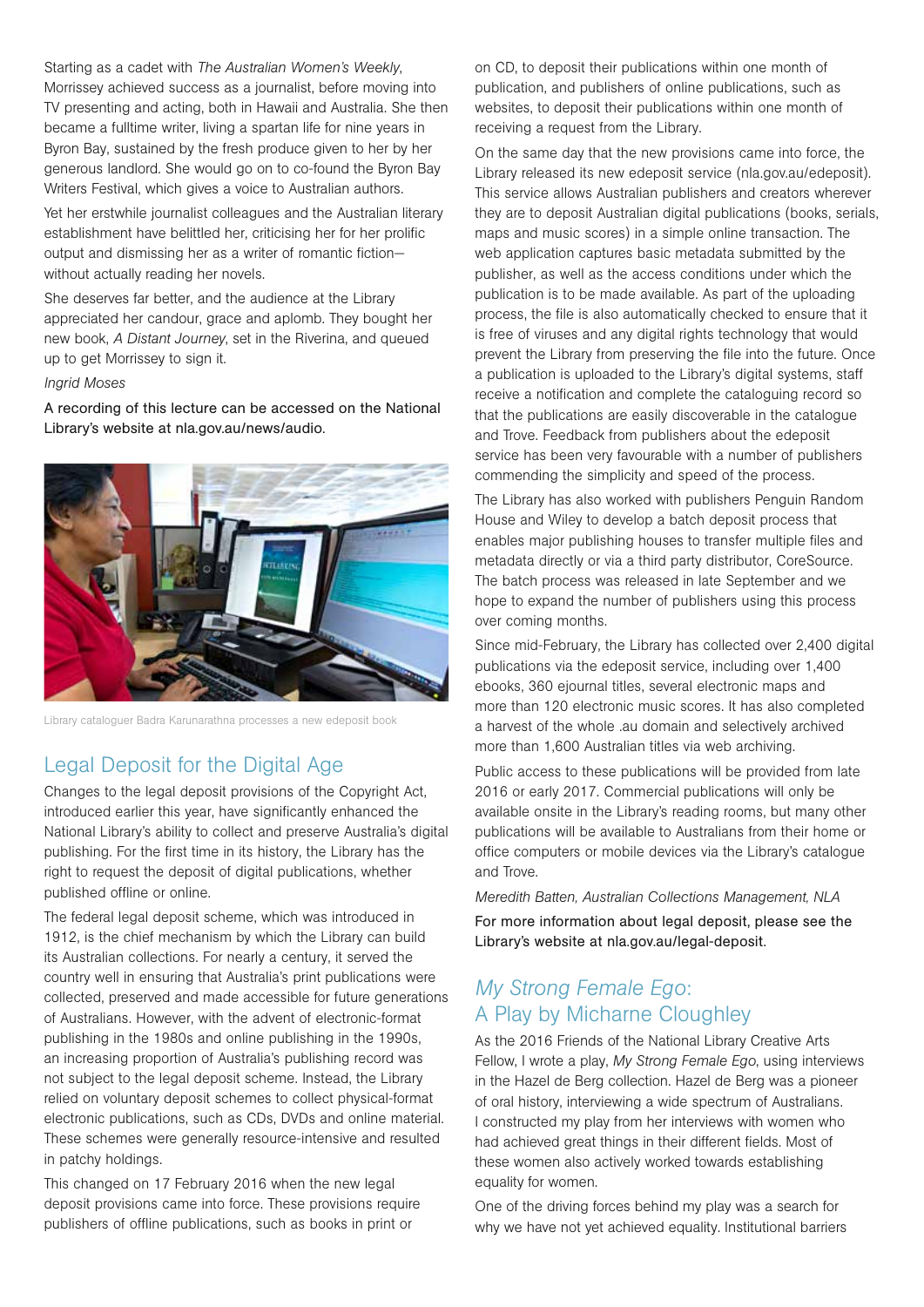

Micharne Cloughley

Kim Williams delivers the 2016 Kenneth Myer Lecture

to discrimination were largely removed decades ago, so why are we still so far from equality on many levels? Hazel de Berg's interviewees imparted excellent wisdom on this question. However, as the interviewees I featured in the play were deceased, further questions that arose during the writing process remained unanswered.

Through an extraordinary set of circumstances, after the reading of my play at the Library, I had the privilege of meeting Elizabeth Reid. Ms Reid featured in the play when interviewee Ruby Rich described her reaction to the address of the then Governor-General, Sir John Kerr, at the inauguration of International Women's Year in 1975. Ms Reid was the first adviser to a head of state on women's affairs anywhere in the world. Ms Rich described her thus: 'She was very convincing, very quiet, very real, very emphatic and very, very impressive'.

One powerful idea Ms Reid shared with me was the importance of striving for 'simple but radical' solutions to gain equality. For example, the creation of the title of Ms is a simple but radical solution. Finding further simple but radical solutions for equality in 2016 feels achievable; directly striving to achieve equality on one linear path does not.

At moments while writing the play, I did ask, 'how is this play going to change anything?' Although the action of the play is largely simple, it is, in a sense, also radical. Two women have a conversation on stage, but this conversation contains the radical stories of real women, which have not been widely featured in the public spotlight.

Ms Reid pointed out that at the moment it is not recent enough to be contemporary history, and not sufficiently in the past to be studied as history. I believe the lack of understanding of this history has significantly contributed to the negativity sometimes associated with feminism.

Even I, writing a feminist play, at one point in the creative process wondered if my play was 'too feminist'. This says a lot about how feminism is still viewed in 2016. Something cannot be 'too equal', that is indeed mathematically impossible. I hope that through the stories of the women in *My Strong Female Ego*, the play will become a simple but radical solution to weaving Australian feminist history into our collective consciousness, which will be one more step in achieving equality for women.

*Micharne Cloughley 2016 Friends of the NLA Creative Arts Fellow*

# 2016 Kenneth Myer Lecture

#### *Holding to True North: The Promotion of Positive Change in Australia*

On 7 September, Anne-Marie Schwirtlich AM, Director-General of the Library, opened the 2016 Kenneth Myer Lecture, by welcoming our guest speaker Kim Williams AM, Martyn and Louise Myer, Friends of the Library and supporters.

Kim Williams has had a distinguished career as an Australian media executive and composer. He has headed prominent organisations such as Musica Viva Australia, Foxtel, the Australian Film Commission, the Sydney Opera House Trust and News Corp Australia.

In his lecture, Williams outlined his blueprint for Australia.

We must recognise the value of the collections of our great public institutions, and the many intellectuals and artists active in Australia.

Indigenous Australia is also key: 'At the centre of 'my true north' for promoting positive change in Australia is constitutional recognition and reconciliation with the First Australians'.

For Australia to stand as a confident independent nation, we must recast ourselves as a republic in order to be free of our colonial past and all the repercussions this has. Other areas for close attention include the building of a much stronger sense of community along with renewed approaches to developing social leadership.

Williams emphasised that the whole spectrum of education, from early childhood development through to tertiary education, requires a reinvigorated focus on creating equality of opportunity and policies of real substance to improve performance. Essential to achieving this is a concentrated and primary focus on the quality of teaching.

Australia must pay more attention to performance and outcomes and less to process, a modern Australian obsession, damaging to positive change. Kim Williams left us with this thought, one that found great resonance with the audience: 'Do not be bland! Make a difference! Banish the bland! It has been too prominent in our past and should have no place in our future'.

#### *Anne Davis*

A recording of this event can be accessed on the National Library's website at nla.gov.au/audio/holding-to-true-north.